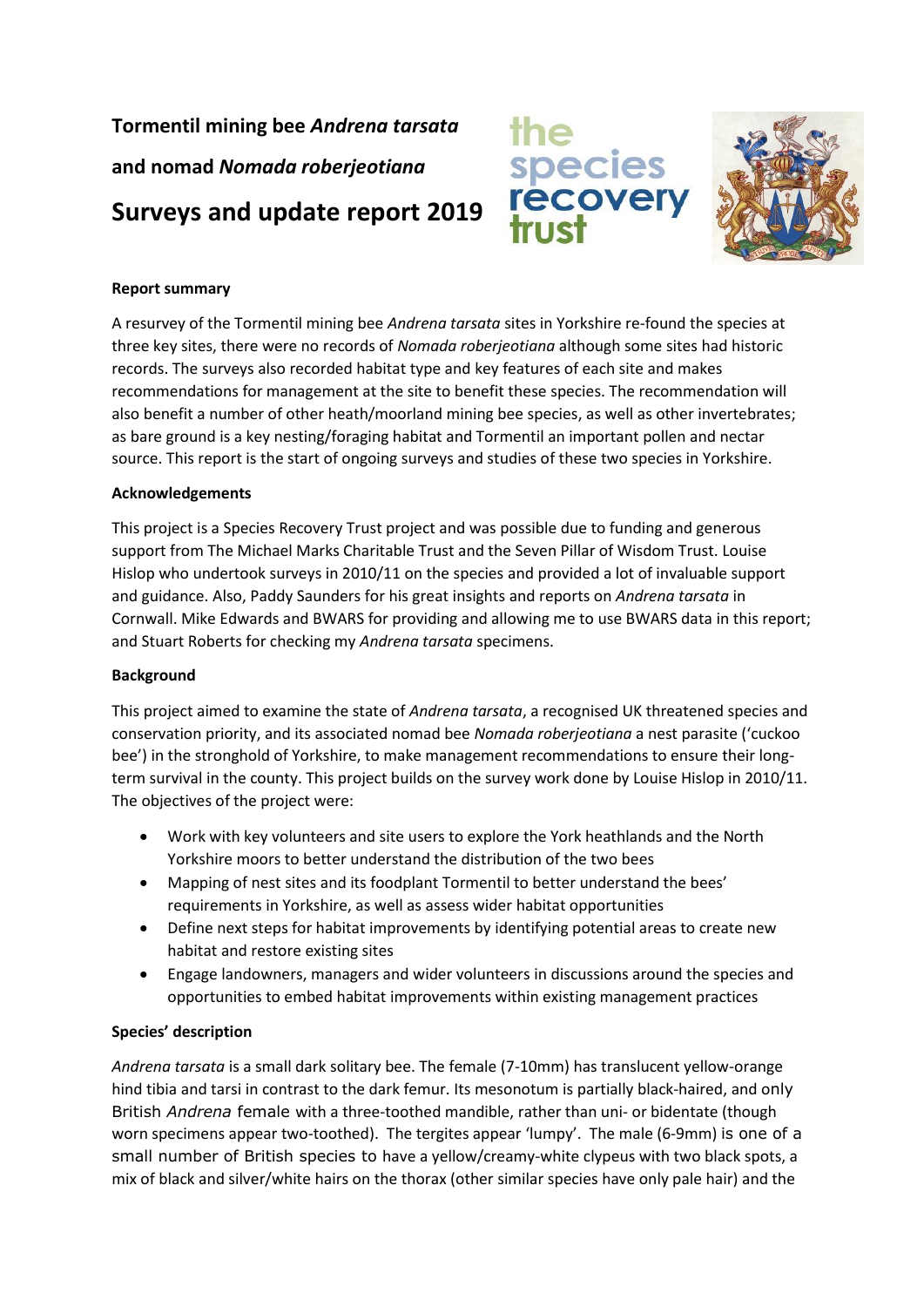outer surface of hind tarsi are translucent yellowish-brown, contrasting with the red/brown of the hind tibia. Inner orbital margin is fringed with upstanding black hairs (Hislop 2011 & GR Else, BWARS website).



Andrena tarsata female foraging at Allerthorpe Common (c) Vicky Wilkins

Its nomad *Nomada roberjeotiana* is a small (5.5-6mm) nomad bee with the gaster mainly red and with a pair of lateral yellow spots on gastral tergites 2 and 3; plus a red scutellum (GR Else, BWARS website).

# **Distribution**

*Andrena tarsata* is a northern European bee, that becomes scarcer further south. Stöckhert (1933) describes it as being a boreal-alpine species. Its range extends from central Fennoscandia south to Spain, and eastwards to the former Czechoslovakia and USSR (GR Else, BWARS website).

It is found across the UK in England, Wales and Scotland, with strongholds in Yorkshire and the South West (Cornwall, Devon and Dorset). The Tormentil mining bee is widespread, however the species has been lost from 50% of its former sites since 1970 so its distribution is fragmented and localised (BWARS data). The South West and Yorkshire have been identified as strongholds for the species (Buglife 2014). It is nearly always scarce, but it is possibly under-recorded because of its small size.

Recent surveys by the Paddy Saunders has identified 7 Cornish sites for the Tormentil Nomad Bee. The West Penwith area is likely to be of national importance, as it currently has more recorded sites for the Tormentil Nomad bee than anywhere else in the UK (Saunders 2015).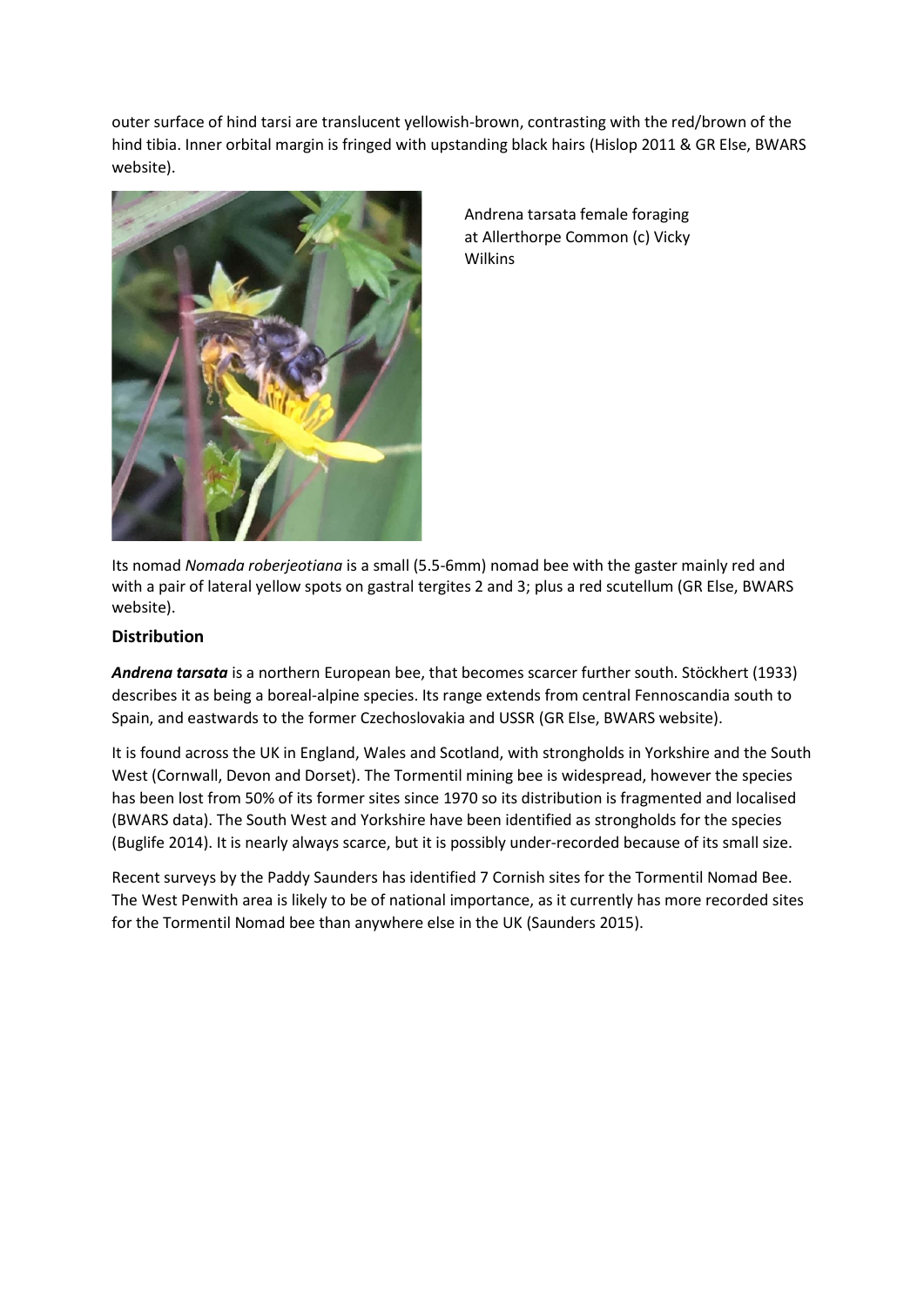

Map data © 2019 Google and data points BWARS



Here is a map of the BWARS data of the historic distribution of *Andrena tarsata* in Yorkshire. Red dots are 2000- 2019 records, green dots are 1980-1999 records and grey dots are 1900-1979. With York at the centre of the map. Potentially demonstrating the increasing restrictedness of this species in the county  $-$  as many of the sites have remained the same just becoming more restricted.

Here is a map of the BWARS data of the historic distribution of *Nomada roberjeotiana* in Yorkshire. Red dots are 2000-2019 records, yellow dots are 1980-1999 records and grey dots are 1900-1979. With York at the centre of the map.

Map data © 2019 Google and data points BWARS

*Nomada roberjeotiana* is also a northern European bee, becoming sporadic further south in central Europe; it is also known from Japan (G R Else, BWARS website).

It is much scarcer than A. tarsata, since it only occurs where populations of its host are particularly strong (Dimond et al. 2016). The Tormentil nomad bee was formerly widespread in England, West Wales and into Southern Scotland. The only recent records are from two sites in Cornwall and one in Yorkshire, though it may be undetected elsewhere (Buglife 2014).

#### **Status**

Due to the changes in the populations of *Andrena tarsata* in Northern Europe and the evidence of its decline in UK, particularly the number of occupied sites post 1970 (JNCC 2010), it has been listed as a S41 Priority species in England due to dramatic declines. On the 'European Bee Red List' it is listed as being Data Deficient (Nieto et al 2014). *Nomada roberjeotiana* does not have or had a conservation listing in the UK and is on the European with a red list status of Near Threatened (Nieto et al 2014).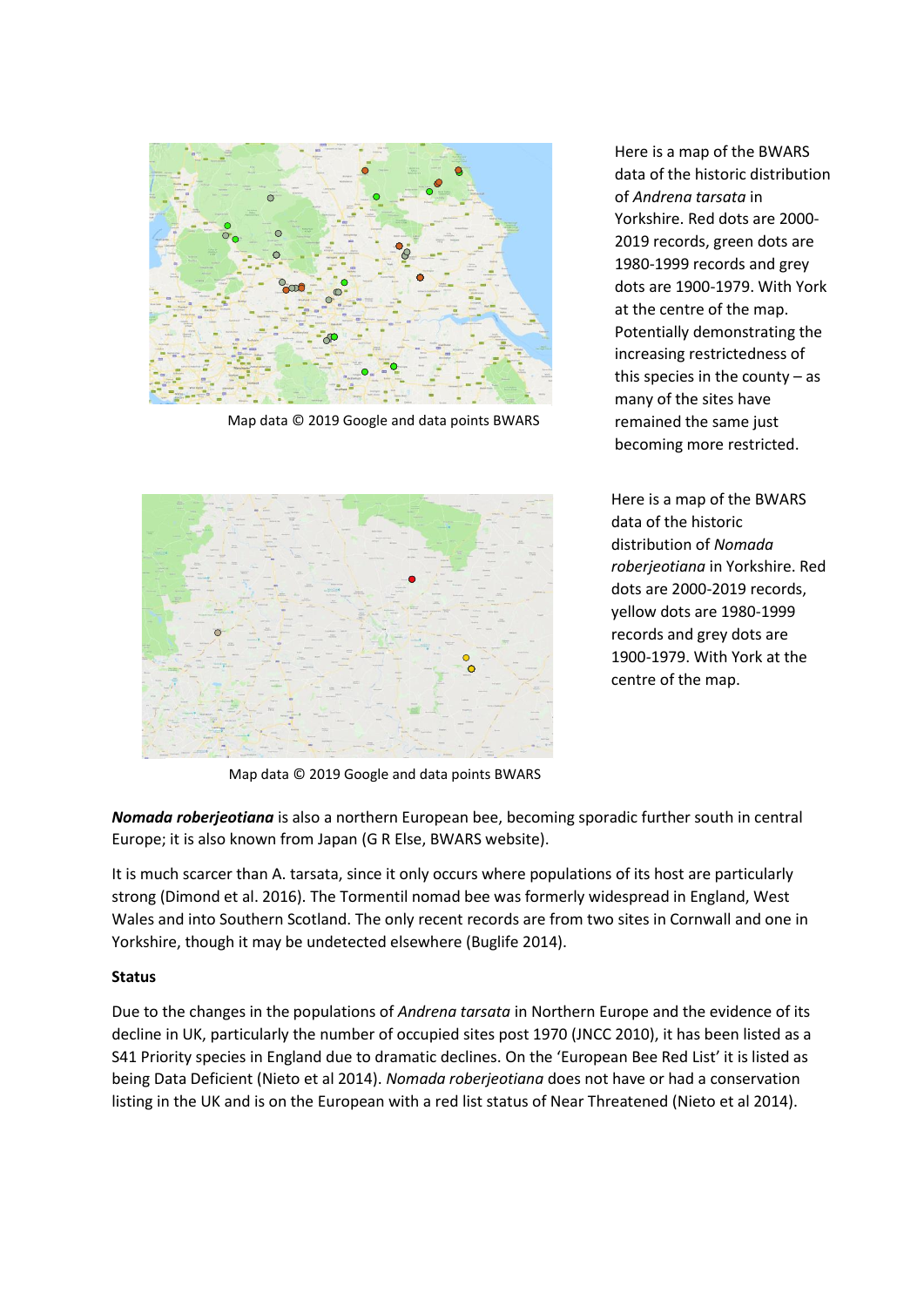### **Habitat ecology**

*Andrena tarsata* can be found on the wing for 4-6 weeks between mid-June to late August, although in the North Yorkshire Moors it appears to stop flying in early August (L. Hislop *pers comms*). In Cornish surveys males 'peak' earlier than the females in June (Saunders 2019). The species produces one brood annually (Hislop 2011).

It is found on acid habitats such as moorland, heath, acid grasslands and open wood (but more rarely). They also colonise disturbed areas such as cleared woodland plots and abandoned quarries. Woodland rides, scrub and roadside verges may provide habitat corridors between sites (Buglife 2014). They prefer sunlit, sheltered areas where they can keep warm and active.

It is considered to be an oligolectic species, is heavily reliant on *Potentilla erecta*, (Tormentil) as a source of pollen and nectar – although on occasion it will use similar flowering plants for nectar. For example, using shrubby cinquefoil P. fruticose, for pollen in Scotland – Highland Murdo MacDonald, Edinburgh (L. Hislop *pers comm*s) Tormentil is a perennial herb in the Rosaceae, Rose Family. *A. tarsata* require high densities of flowers, particularly dense bushy stands of Tormentil flowers, that are not heavily grazed. Ideally 30% of the site with a high density of Tormentil in July (Saunders 2019). Previous studies have shown a clear link between Tormentil flower abundance and Tormentil mining bee abundance (Saunders 2016). In Europe it has been noted that the species does use other species of Potentilla, as well as other Rosaceae (Fillipendula and Rubus) and has been observed visiting Calluna for nectar (S. Robert *pers comms*; Hislop 2011).

Female Tormentil mining bees collect Tormentil pollen to stock the nest for their larvae. Though Tormentil mining bees may form nesting aggregations, each nest is independent. Preferred nest sites are sheltered, sunlit, south (east)-facing bare earth banks that are vertical or sloping (Saunders 2019, Potts & Wilmer 1998) but flat and low areas have also been observed (Saunders 2016, 2019). Other bare or sparsely vegetated areas such as paths and tracks may also be used up to 250m from nest sites (Buglife sheet 2014). It is critically important that potential next sites are close to high densities of good quality tormentil plants (P. Saunders *pers comms*).

Tormentil nomad bees is a cleptoparasite of *A. tarsata* lay their eggs in Tormentil mining bee nests where the larvae hatch and eat the host's food stores (Buglife sheet 2014).

#### **Threats**

The threats to these species are loss, fragmentation and deterioration of Tormentil-rich habitats through agricultural improvement, loss of heathland, overgrazing and undergrazing. Taller bushy stands of Tormentil have been lost in moorland areas to heavy summer grazing. Although Tormentil is still present it is often very low growing without the taller bushy stands, and so it does not provide the right habitat for this species. Forestry operations can also cause local extinctions by churning up rides (Buglife sheet 2014). The loss of Tormentil and nesting sites are also threatened due to scrubbing over by dominating species, such as bracken and gorse related to changes in management. In Cornish surveys that have been conducted annually it has been noted that the hot and dry summers have affected the numbers of Tormentil mining bees recorded, and so climate change may be another threat to this species.

## **Management (partly adapted from Buglife management sheet 2014)**

Maintain food sources through achieving tall and bushy Tormentil plants covering 30% of key areas in July by: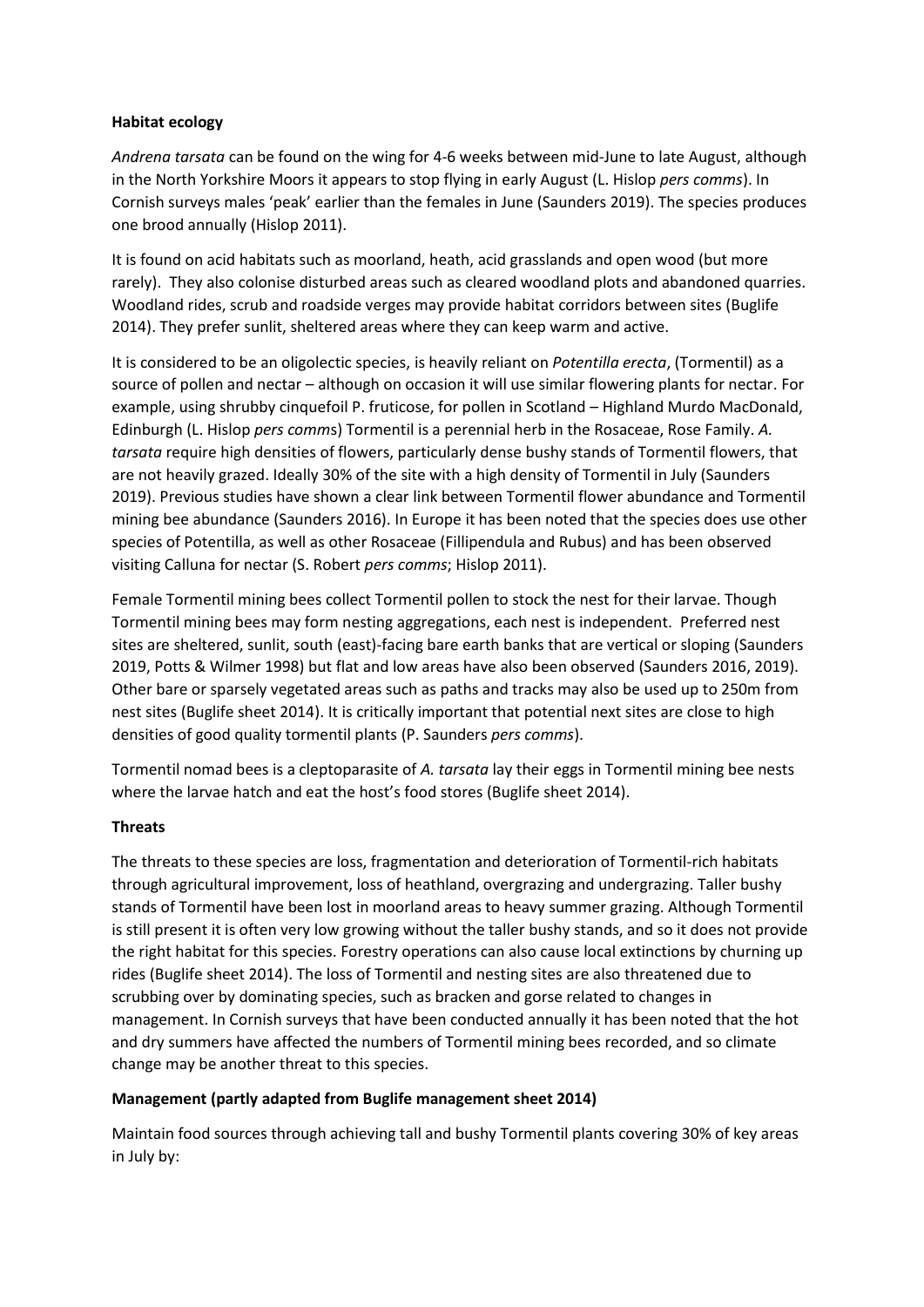- Maximise the abundance of flowering Tormentil between 15<sup>th</sup> May and end of August by avoiding cutting or heavy grazing
- Type of stock needs to be considered as sheep, ponies and cattle graze differently. Ponies and cattle should generally be preferred, but winter sheep are also quite good for this bee (Saunders *pers comms* 2019).
- On heathland and other habitats, keep a varied vegetation structure (for example heather on heathland) so that Tormentil can grow in grassy clearings and maintain Tormentil-rich verges and along tracks and manage scrub when appropriate; and rotational management to avoid tussocky grass and other competitors
- Controlled burning (swaling) of heathlands with heavy scrub or Purple moor grass may benefit Tormentil growth. If this is applied, burn plots in a rotation of 3 years or more.
- In Tormentil-rich acid grassland, avoid applying fertilisers or pesticides and remove arisings that result from any cutting

Retain open bare-ground nest sites by:

- Known or potential nesting areas should be kept free of encroaching vegetation such as coarse grasses or scrub
- In Cornwall an artificial bee banks were created, both areas were roughly south facing. With areas of both sloping and vertical bare ground. One area had a layer of china clay. Small parabolic 'dips' were created to boost diversity of micro-climate and niches. In addition, a trench about 4-5m long with spoil banked above. height about 2.5m. This was created using a natural slope feature, and a range of loamy and peat soils were exposed (Saunders 2016). It took two years for the feature to be colonised (Saunders 2019).

# **Yorkshire fieldwork 2019**

For this first year of survey work no set survey methods were utilised, as the main aim of the work was to understand if the species are still present on the sites.

| <b>Historic Records</b>          | Records 2019                 | <b>Habitat comments 2019</b>   |
|----------------------------------|------------------------------|--------------------------------|
| First recorded from this site in | 1 female Andrena tarsata     | On the main site Tormentil has |
| 2010, it is possible that this   | found on tall tomentil on    | become very low growing and    |
| site was previously overlooked   | outside of main site next to | the fact that the bee appears  |
|                                  | carpark on a heathy bank     | to have moved outside the site |
|                                  |                              | suggests that the tormentil on |
|                                  |                              | the main site looks no longer  |
|                                  |                              | suitable                       |
|                                  |                              | There are a large number of    |
|                                  |                              | managed honeybee hives         |
|                                  |                              | present on site and honeybees  |
|                                  |                              | were seen foraging on          |
|                                  |                              | tormentil where the record     |
|                                  |                              | was taken $-$ to reduce        |
|                                  |                              | competition, should not be     |
|                                  |                              | present in May-August or       |
|                                  |                              | located at least 1km away      |
|                                  |                              | There are plans to vegetate    |
|                                  |                              | areas of the site to stop      |

## **Jugger Howe, Flyingdales, North Yorkshire**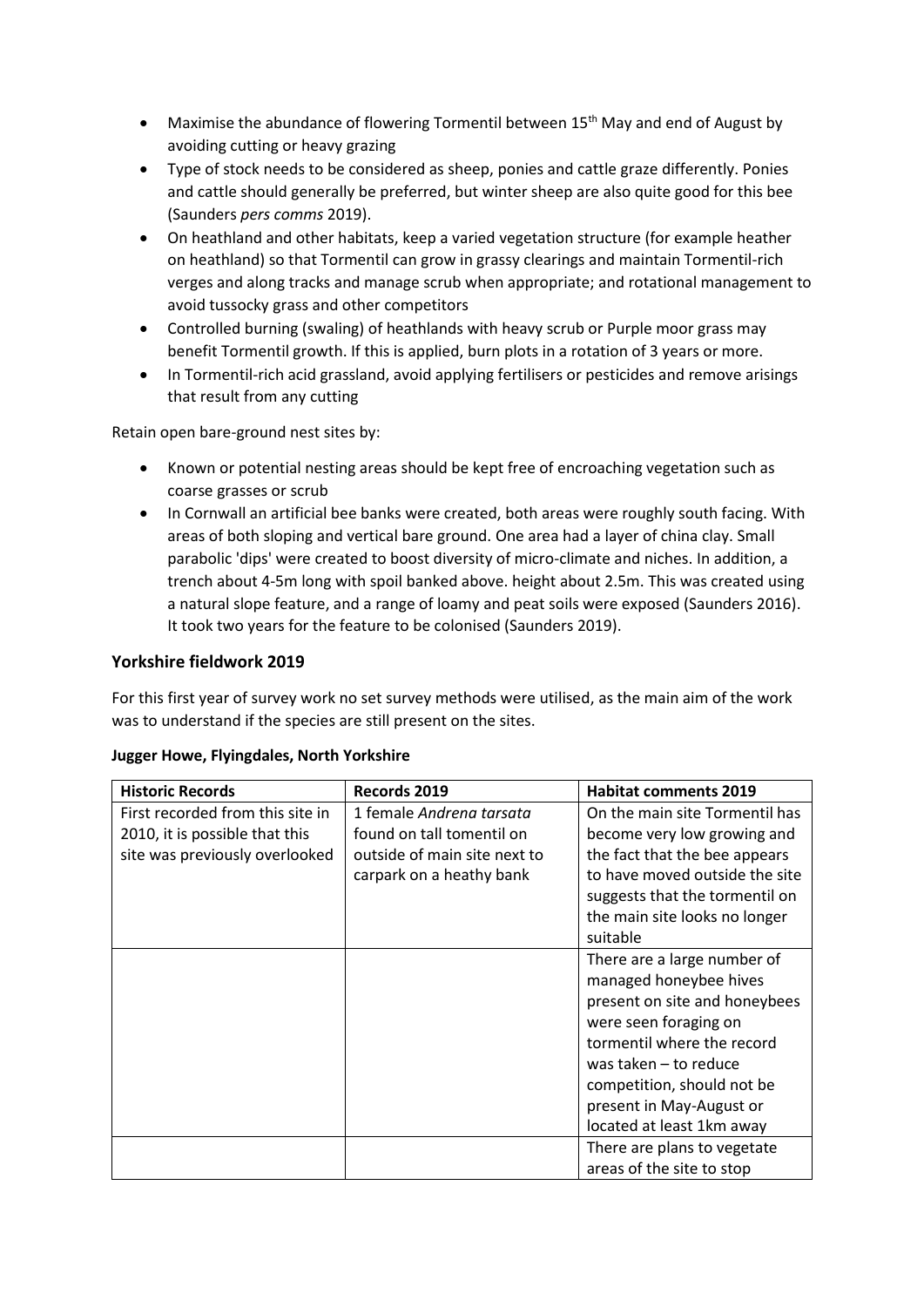| erosion and silting on local    |
|---------------------------------|
| waterways. It would be best     |
| for this work to consider the   |
| impact this may have on the     |
| species. Ensuring that areas    |
| that the species is most likely |
| to use for nesting. As well as  |
| creating specially designed     |
| nest sites.                     |

**-** Remove managed honeybees to at least 1km from the area discussed as being used by the bee at the main Jugger Howe site

- Whenever possible reduce sheep grazing between May-August or overall, to allow taller growing Tormentil to thrive; as winter sheep grazing is best for this bee.

- Keep a varied vegetation structure (for example heather on heathland) so that Tormentil can grow in grassy clearings and maintain Tormentil-rich verges and along tracks and manage scrub e.g. gorse, when appropriate

- Maintain a variety of bare ground areas to allow nesting for species and that the species are not compromised by management and erosion control works, consider creating new nesting areas when funds and opportunities allow

- When cutting heather back/burning rotation and keep an 8m buffer free from cutting and burning from track edges, so to ensure Tormentil is maintained at site edges; ensure high levels of Tormentil are present in the retention areas before cutting/burning

- Ensure that potential nesting areas (bare and sloped areas of substrate) are close to high densities of good quality Tormentil plants

#### **Cod Reservoir**

| <b>Historic Records</b>    | Records 2019                 | <b>Habitat comments 2019</b> |
|----------------------------|------------------------------|------------------------------|
| First recorded in 2011,    | 5 females recorded on taller | The habitat seems to be in   |
| possible that the site was | tormentil found further into | reasonably good condition,   |
| overlooked previously      | the site                     | although grazing is present  |
|                            |                              | taller bushier areas of      |
|                            |                              | tormentil is able to grow    |

#### **Recommendations**

- Ensure grazing between May-August is maintained at current level to allow taller growing Tormentil to thrive

- Keep a varied vegetation structure (for example heather on heathland) so that Tormentil can grow in grassy clearings and maintain Tormentil-rich verges and along tracks and manage scrub when appropriate

- Maintain a variety of bare ground areas to allow nesting for species and that the species are not compromised by management and erosion control works, consider creating new nesting areas when funds and opportunities allow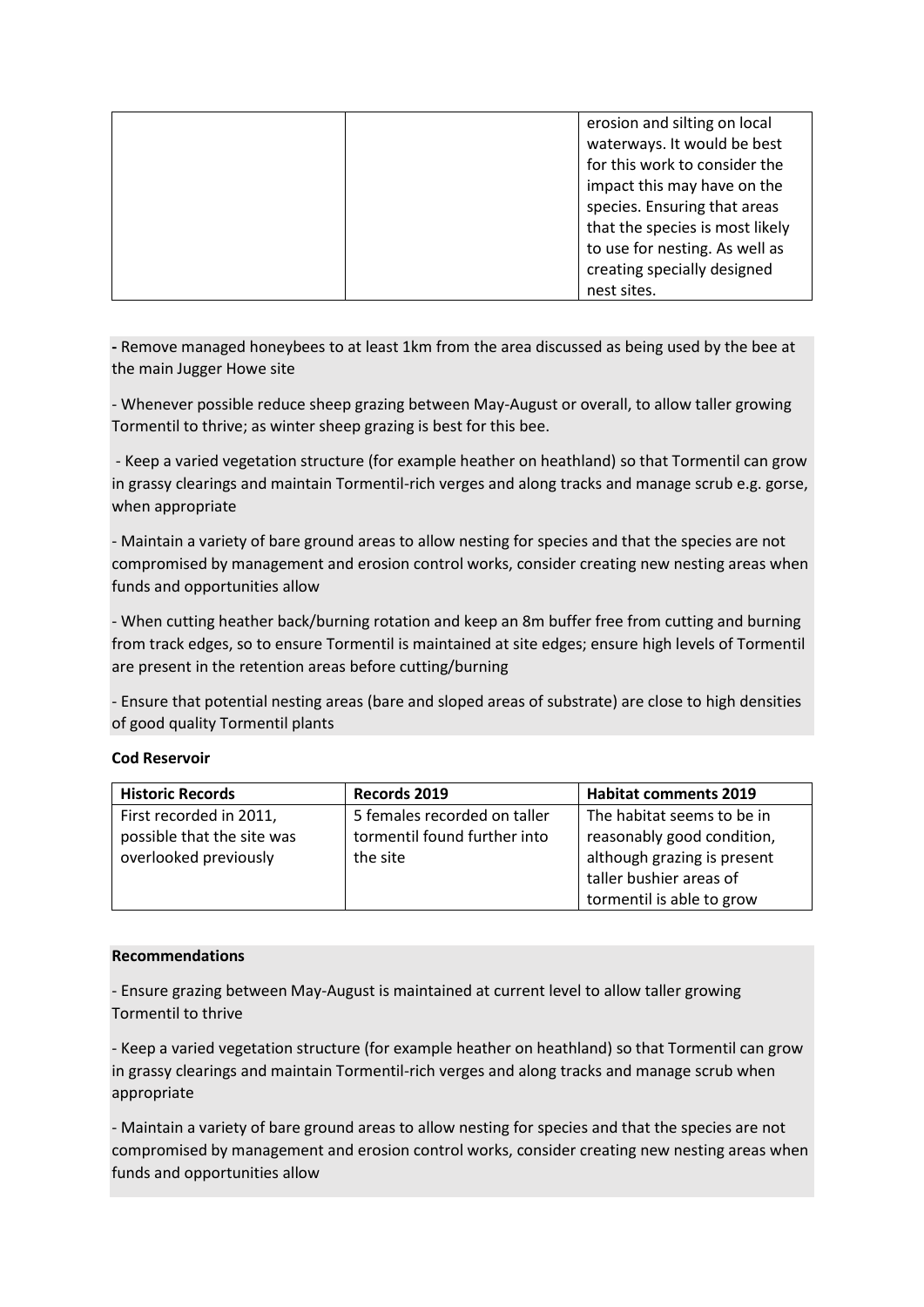- Maintain open bare ground areas for nests and look for opportunities to create new nesting sites

-Ensure that potential nesting areas are close to high densities of good quality Tormentil plants

#### **Hole of Horecum**

| <b>Historic Records</b>      | Records 2019 | <b>Habitat comments 2019</b>   |
|------------------------------|--------------|--------------------------------|
| Two records in 1937 and then | None found   | Some areas of taller Tormentil |
| 2005, again in 2011          |              | present but extensive          |
|                              |              | searching did not find the     |
|                              |              | species                        |
|                              |              | Grazing may be at a level and  |
|                              |              | of a nature that is preventing |
|                              |              | tormentil growing high and     |
|                              |              | bushy                          |

#### **Recommendations**

- Whenever possible reduce sheep grazing between May-August or overall, to allow taller growing Tormentil to thrive; as winter sheep grazing is best for this bee.

- Keep a varied vegetation structure (for example heather on heathland) so that Tormentil can grow in grassy clearings and maintain Tormentil-rich verges and along tracks and manage scrub e.g. gorse, when appropriate

- Maintain a variety of bare ground areas to allow nesting for species and that the species are not compromised by management and erosion control works, consider creating new nesting areas when funds and opportunities allow

- When cutting heather back/burning rotation and keep an 8m buffer free from cutting and burning from track edges, so to ensure Tormentil is maintained at site edges; ensure high levels of Tormentil are present in the retention areas before cutting/burning

- Ensure that potential nesting areas (bare and sloped areas of substrate) are close to high densities of good quality Tormentil plants

#### **Strensall Common**

| <b>Historic Records</b>        | Records 2019                | <b>Habitat comments 2019</b>    |
|--------------------------------|-----------------------------|---------------------------------|
| Extensive historic records for | None found searched once in | Some taller growing Tormentil   |
| Andrena tarsata in 1971,1981,  | good weather                | in specific areas, such as next |
| 2005, 2006, 2008               |                             | to small watercourses           |
| Extensive historic records for | None found                  |                                 |
| Nomada roberjeotiana in        |                             |                                 |
| 1971, 2004, 2006, 2009         |                             |                                 |

### **Recommendations**

- Whenever possible reduce sheep grazing between May-August or overall, to allow taller growing Tormentil to thrive; as winter sheep grazing is best for this bee.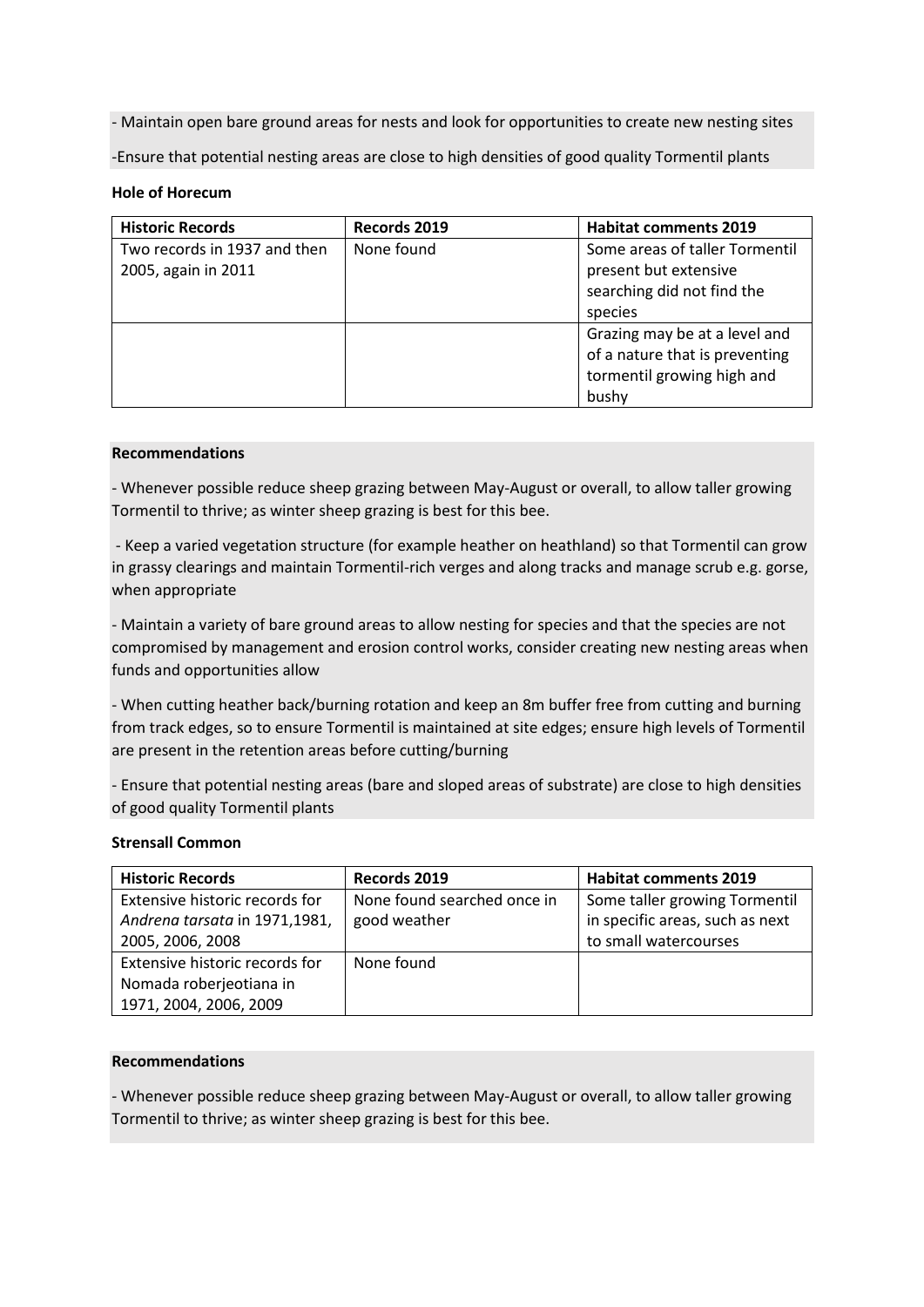- Keep a varied vegetation structure (for example heather on heathland) so that Tormentil can grow in grassy clearings and maintain Tormentil-rich verges and along tracks and manage scrub e.g. gorse, when appropriate

- Maintain a variety of bare ground areas to allow nesting for species and that the species are not compromised by management and erosion control works, consider creating new nesting areas when funds and opportunities allow

- When cutting heather back/burning rotation and keep an 8m buffer free from cutting and burning from track edges, so to ensure Tormentil is maintained at site edges; ensure high levels of Tormentil are present in the retention areas before cutting/burning

- Ensure that potential nesting areas (bare and sloped areas of substrate) are close to high densities of good quality Tormentil plants

| <b>Historic Records</b>        | Records 2019                  | <b>Habitat comments 2019</b>  |
|--------------------------------|-------------------------------|-------------------------------|
| Extensive historic records for | About 10 individuals recorded | Andrena tarsata found along   |
| Andrena tarsata in 1925, 1927, | mainly females                | edge path where habitat       |
| 1928, 1929, 1932, 1973, 1974,  |                               | remains reasonably open.      |
| 1976, 1979, 1980, 1981, 1983,  |                               | These open areas need to be   |
| 1984, 2004, 2005, 2006, 2007,  |                               | maintained as a lot of the    |
| 2008                           |                               | previous open heath areas are |
|                                |                               | scrubbing over and becoming   |
|                                |                               | reforested                    |
| Extensive historic records for | None found                    |                               |
| Nomada roberjeotiana in        |                               |                               |
| 1927, 1928, 1929, 1935, 1973,  |                               |                               |
| 1975, 1976, 1983               |                               |                               |

#### **Allerthorpe Common**

#### **Recommendations**

- Reduce scrubbing and tree development on site to allow open areas for Tormentil growth

- Keep a varied vegetation structure (for example heather on heathland) so that Tormentil can grow in grassy clearings and maintain Tormentil-rich verges and along tracks and manage scrub when appropriate

- Maintain open bare ground areas for nests and look for opportunities to create new nesting sites for this species

-Ensure that potential nesting areas are close to high densities of good quality Tormentil plants

#### **Discussion**

The project has provided 'first look' to understand the persistence of this species in the heath and moorland sites of Yorkshire. A number of known sites had reconfirmed presence in 2019 including Allerthorpe Common, Jugger Howe and Cod Reservoir. Other sites weren't confirmed particularly in the case of Hole Horecum (visited on multiple occasions and in good weather conditions) and Strensall (the size of the site, only one visit made and the lack of clarity on previous records).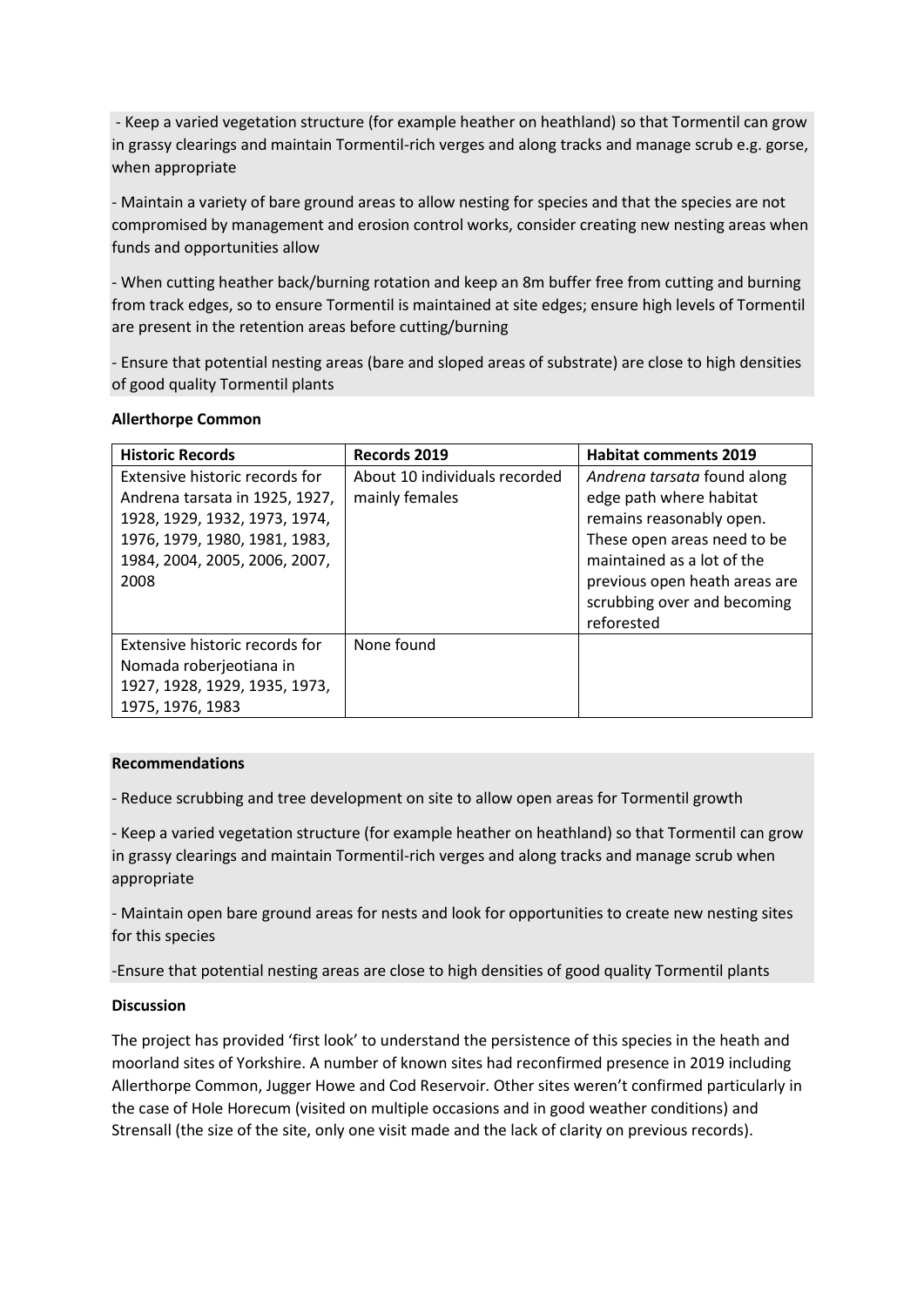This project has collated species information, surveys and gathered expert opinion, this has facilitated some clarity on the habitat needs and threats to this species. One key survey record revealed the importance of tall bushy Tormentil, and this was confirmed by Louise Hislop's experience. On Jugger Howe where the bee had been seen on site previously Louise failed to find the same taller bushy Tormentil plants but there was plenty of lower growing plants. As a result the species was not found on the main site where the plants were now changed and had become low growing, but rather was found outside the site where there was no grazing and so Tormentil was flourishing and growing tall and bushy.

## **Conclusion**

This species is elusive and difficult to record, making in a difficult species for land managers and wider public to engage with. However, it is an interesting and engaging species with some obvious attributes, such as its preferred food plant and the red legs of its females. Its habitat specificity and need for varied and well-managed heath/moorland, that has management achieving good pollen and nectar sources at a key foraging time. As Tormentil is ubiquitous in this area and so its presence is unlikely to be a limiting factor. This means it is a good indicator species of high-quality areas when it is present.

However, achieving the correct type of forage through taller bushier growing Tormentil, together with a varied habitat regime that allows bare-ground areas to be created; will make sites suitable for the species, as well as a whole host of other mining bees, beetles and other invertebrates. There is also the possibility that if healthy enough populations can be found, that reintroducing this species to appropriate sites could be tested, as fragmentation will likely make natural dispersal difficult.

#### **References**

BWARS website Andrena tarsata [http://www.bwars.com/index.php?q=bee/andrenidae/andrena](http://www.bwars.com/index.php?q=bee/andrenidae/andrena-tarsata)[tarsata](http://www.bwars.com/index.php?q=bee/andrenidae/andrena-tarsata)

BWARS website Nomada roberjeotian[a http://www.bwars.com/bee/apidae/nomada-roberjeotiana](http://www.bwars.com/bee/apidae/nomada-roberjeotiana)

Buglife species management sheet (2014) Tormentil mining bee (Andrena tarsata) and Tormentil nomad bee (Nomada roberjeotiana)

[https://www.buglife.org.uk/sites/default/files/Tormentil%20mining%20bee%20and%20nomad%20b](https://www.buglife.org.uk/sites/default/files/Tormentil%20mining%20bee%20and%20nomad%20bee%20species%20management%20sheet%20final.pdf) [ee%20species%20management%20sheet%20final.pdf](https://www.buglife.org.uk/sites/default/files/Tormentil%20mining%20bee%20and%20nomad%20bee%20species%20management%20sheet%20final.pdf)

Dimond R., Falk S., Saunders P. and Whitehouse A. (2014) South West Bees Project Survey Report: Habitat and species surveys for target bee species in Cornwall, Devon, Bristol and North Somerset. Buglife.

Hislop L. (2011) Understanding the status, autecology and taxonomy of UK Biodiversity Action Plan Species *Andrena tarsata* in the North Yorkshire Moors. Project Code WC 0786. Hymettus

Joint Nature Conservation Committee. (2010) UK Priority Species data collation Andrena tarsata version 2. JNCC. Available from: http://jncc.defra.gov.uk/ speciespages/2037.pdf

Nieto A., Roberts S.P.M., Kemp J., Rasmont P., Kuhlmann M., García Criado M., Biesmeijer J.C., Bogusch P., Dathe H.H., De la Rúa P., De Meulemeester T., Dehon M., Dewulf A., Ortiz-Sánchez F.J., Lhomme P., Pauly A., Potts S.G., Praz C., Quaranta M., Radchenko V.G., Scheuchl E., Smit J., Straka J.,